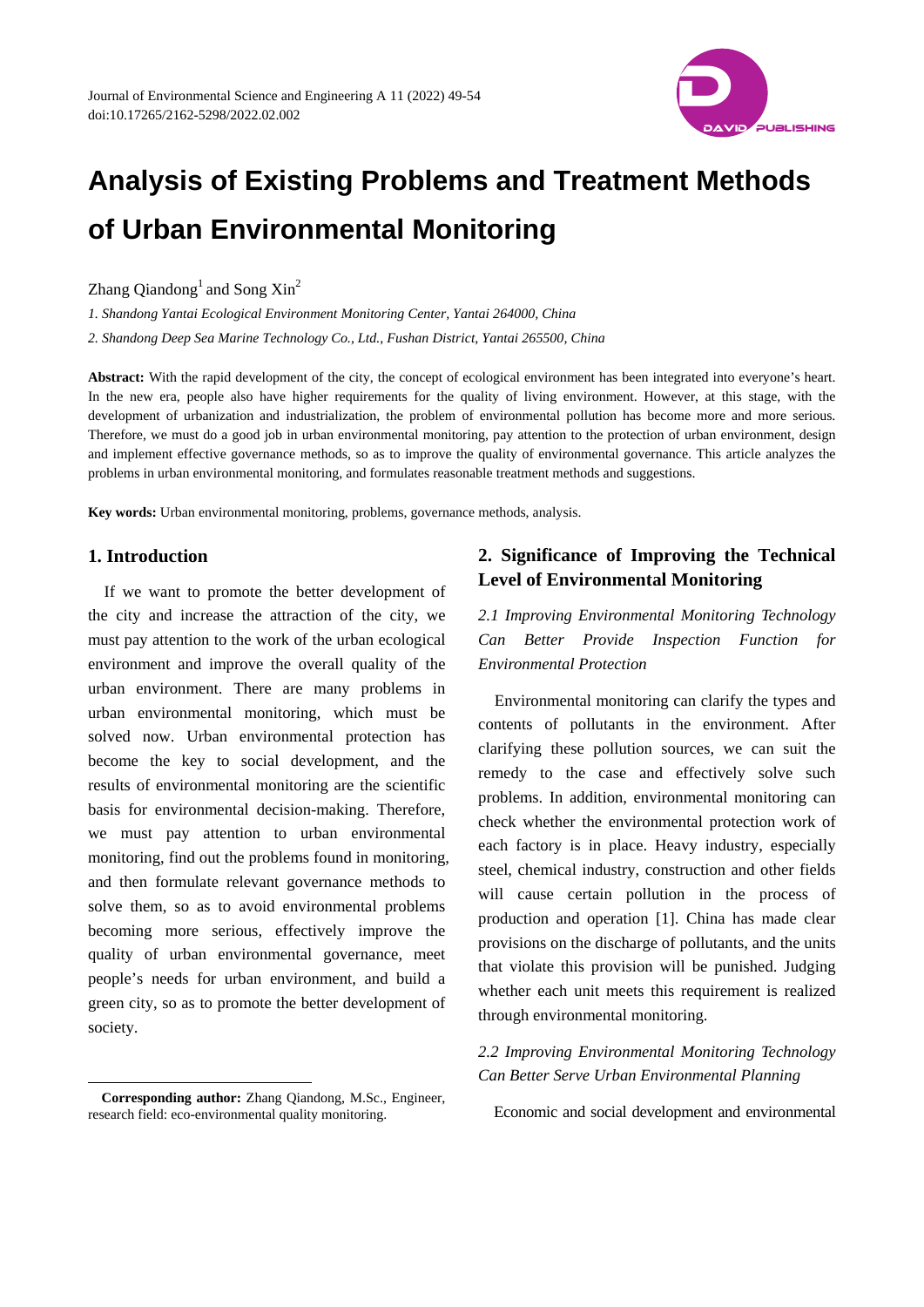protection go hand in hand. Economic and social development cannot be at the expense of the environment. However, in the process of economic and social development, the urban environment will inevitably be affected to a certain extent. In the face of environmental pollution, it is impossible to give up food for choking and give up economic construction completely. Instead, we should promote environmental protection and balance the relationship between economy and environment. From the development of national environmental protection legislation and environmental protection work in recent years, the state attaches great importance to environmental protection in policy, which requires full efforts in urban environmental planning, so as to achieve the purpose of coordinated development of environment and economy.

# *2.3 Conducive to Promoting the Development of Science and Technology*

Science and technology are the primary productive forces, and social progress cannot be separated from the support of science and technology. Some scientific researches are often based on environmental monitoring, such as environmental background value investigation in natural resource investigation, pollution source investigation in environmental monitoring and environmental capacity research, etc. Through such research, we can have a more comprehensive understanding of environmental protection and feed back scientific research, so as to promote environmental protection to a higher level [2].

## **3. Methods of Urban Environmental Monitoring**

#### *3.1 Fixed Point Environmental Monitoring Method*

The use of fixed-point environmental monitoring method can determine the actual situation of pollutants. This method is mainly used for reasonable monitoring in some seriously polluted areas. The fixed-point environmental monitoring method can understand the transmission speed and situation of pollutants in all aspects, and quickly find out the pollution source. The monitoring information can provide a basis for environmental protection and treatment in the future.

#### *3.2 Research Environmental Monitoring Methods*

The use of research-based environmental monitoring methods can explore the situation of pollutants. However, the standard of this method is relatively strict, the standardization is high, and there needs to be unity. This can ensure the smooth development of environmental governance and ensure the governance effect [3]. This monitoring method is mainly applied to the research work to explore the monitoring technology and environmental quality, and can provide a basis for the research of environmental problems.

#### *3.3 Supervisory Environmental Monitoring Methods*

The supervisory environmental monitoring method mainly monitors the discharge of pollutants, and analyzes the monitored data information using relevant equipment and methods, to accurately understand the actual situation of some pollutants. This monitoring method is mainly to check the pollution sources in the environment, such as checking the development trend of pollutants in the urban environment and regularly checking the emission of pollution sources. It can play a preventive role and is a very necessary monitoring method.

## **4. Problems in Urban Environmental Monitoring**

#### *4.1 The Level of Urban Environmental Monitoring Is Not High at This Stage*

With the gradual acceleration of urbanization, the amount of urban pollutants has gradually increased. However, for the current level of urban environmental monitoring, especially at the county level, the strength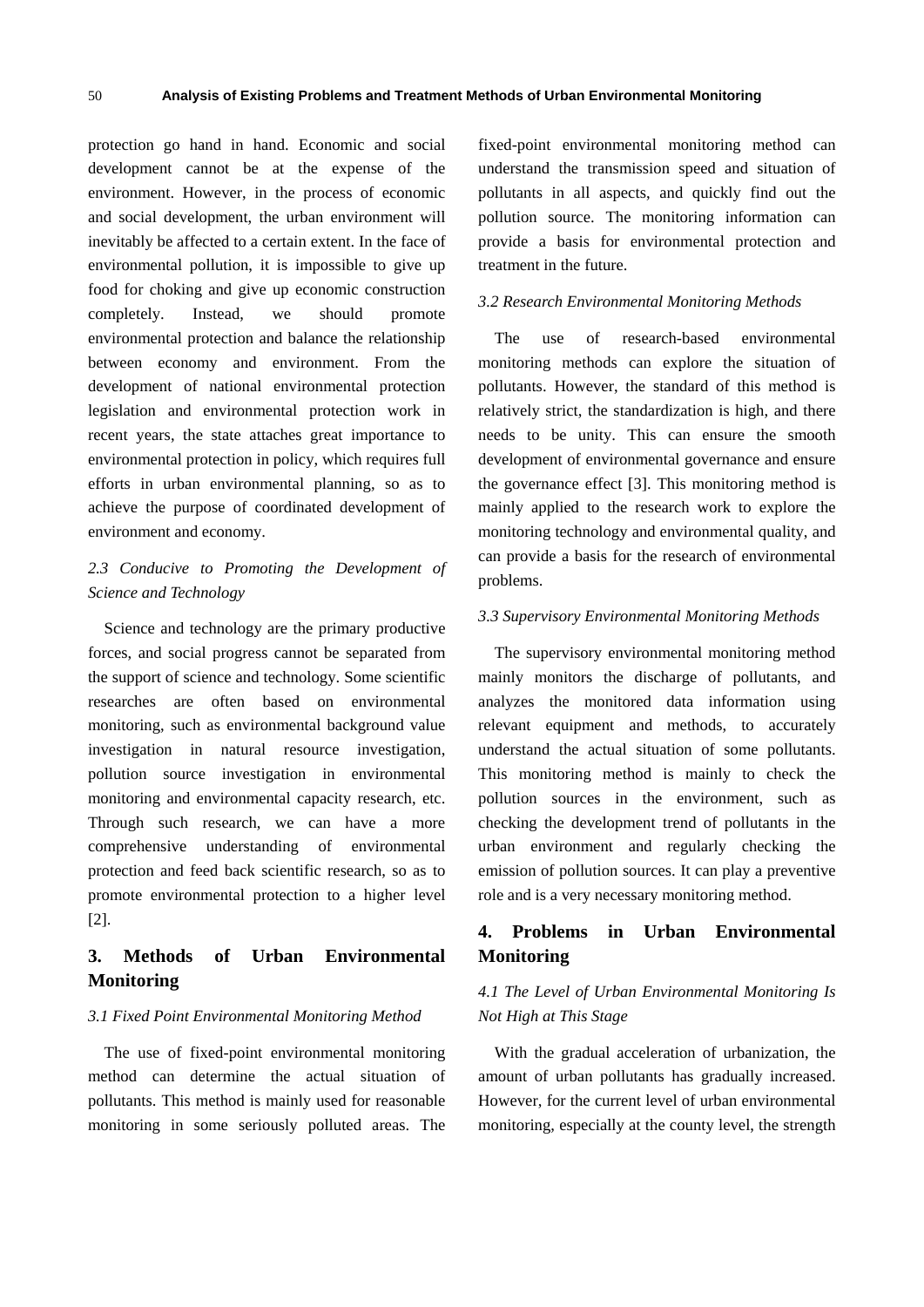is weak, so it is impossible to conduct all-round research on the pollutants in the city, and there are not enough resources to use the most reasonable methods in the treatment, unable to deal with various urban pollutants in time. If there is serious pollution in the city and there is a lack of reasonable treatment methods, it will lead to the inability to respond quickly to environmental pollution and lose the first opportunity. In this case, we must pay attention to the pre-design of environmental pollution control methods and formulate reasonable methods to deal with pollutants. In addition, when monitoring the urban environment, there are still some limitations, which cannot effectively control the large-area environmental monitoring.

#### *4.2 The Structure of Urban Environmental Monitoring Is Not Comprehensive Enough*

Because the economic conditions of small cities were relatively poor in the past, they all paid more attention to economic development and did not pay enough attention to environmental protection, which led to more and more serious environmental problems in cities [4]. The work of urban environmental monitoring has only been paid attention to in recent years, and the system has not been improved, so the resources cannot meet the corresponding standards when monitoring the urban environment. The monitoring equipment and personnel allocation are not compatible with the urban volume, so it is impossible to monitor the urban environment in all aspects. On the other hand, although we have begun to pay attention to urban environmental monitoring and governance, we have not designed a reasonable environmental governance plan, and the monitoring area is not wide enough, which makes the urban environmental governance unable to develop well.

#### *4.3 The Industrialization System Has Not Been Optimized*

Among many small cities, the choice of industrialization is narrow. The development direction

of industrialization of government departments is lack of foresight. Even many cities have not formulated relevant systems up to now, and have not done a comprehensive treatment when dealing with urban environmental pollutants. The industrialization of many regions has not been developed in combination with the actual design situation. It is not easy to attract investment, so it is easy to make concessions in site selection. Moreover, there is a more serious situation, that is, the situation that should be dealt with during the implementation. In addition, there is also a lack of appropriate localization regulations in terms of operation [5]. Such regulations mainly appear in first tier cities and have not been improved in other cities. The lack of relevant normative content will easily lead to problems, increase the burden of the local government and affect the development of the city.

# **5. Treatment Methods of Problems in Urban Environmental Monitoring**

#### *5.1 Optimize Urban Environmental Monitoring System and Governance Methods*

In urban work, environmental monitoring is a very important work. It can scientifically judge environmental problems and is the "eye" of environmental protection. Therefore, the urban ecological environment department must pay attention to the optimization of the monitoring system, learn from foreign environmental monitoring and treatment technologies and systems, learn from each other, so as to optimize its own work content, optimize the treatment methods and equipment, give full play to the role of urban environmental monitoring, timely understand the pollution status and protect the urban environment from damage. In addition, when optimizing the monitoring system and governance methods, we must optimize them in combination with the environmental situation and development needs of the city, constantly update and introduce some advanced equipment for environmental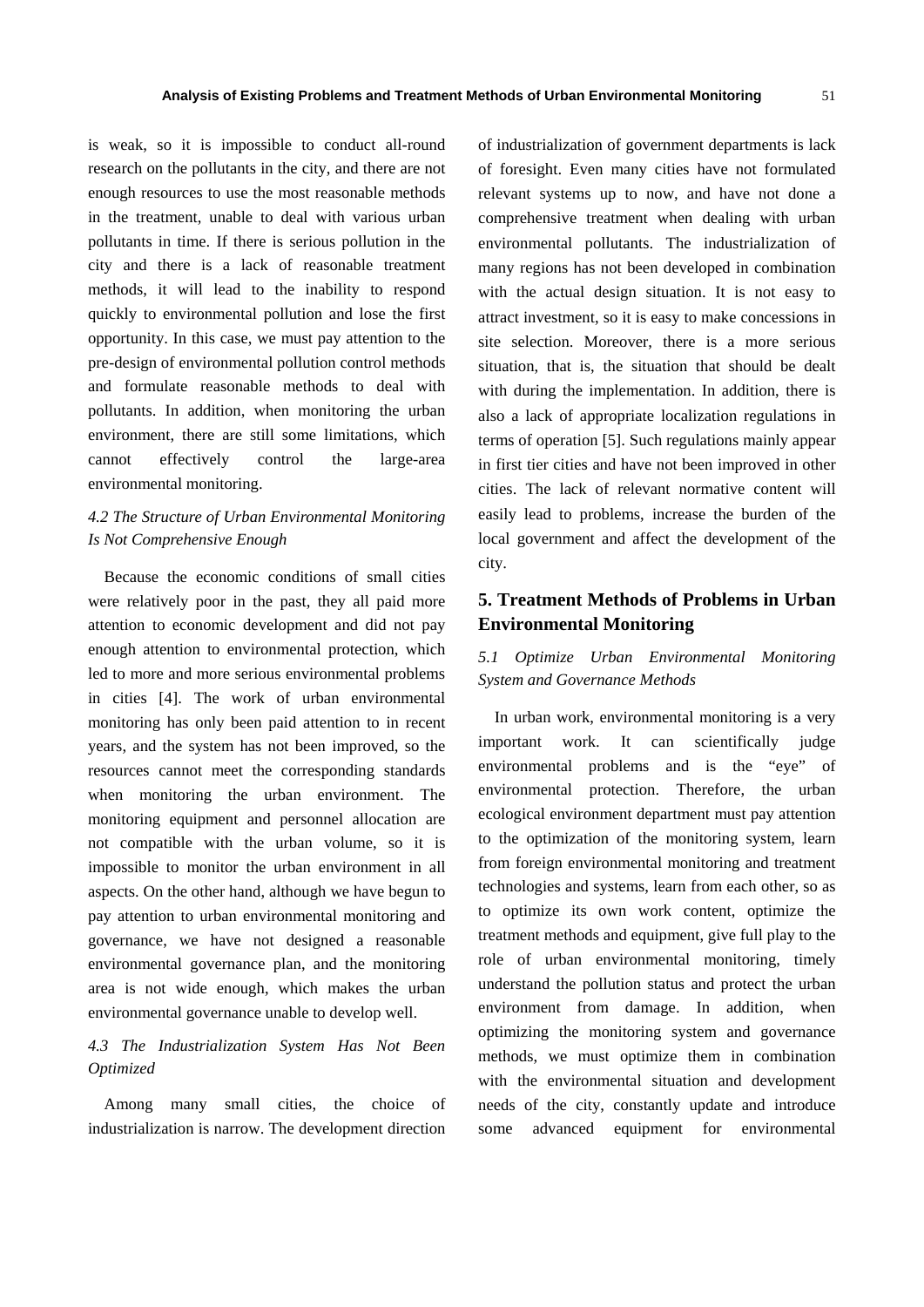governance, constantly find and improve the problems in governance, and establish monitoring and governance methods that meet the needs of urban environmental development, ensure the quality of monitoring data and the effect of environmental governance.

## *5.2 Urban Environmental Monitoring and Governance Must Be Reasonable*

In the urban environmental monitoring and governance work, whether it is the governance technology or the monitoring work content, it must be developed stably and improved pertinently, so that the monitoring work and technical reserve can meet the development needs. Rationality means to formulate relevant efficient and feasible monitoring and treatment methods in combination with the situation of all pollutants and harmful substances in the city. Urban environmental monitoring must classify the hazardous, non-hazardous and those that need to be monitored, establish its own database, and replace the comprehensive standards with the characteristics of pollutants, so as to better study the monitoring results and make the monitoring more scientific and reasonable. At the same time, it is also necessary to carry out real-time monitoring of the actual situation of various pollutants in the environmental monitoring objectives, and increase the layout of automatic monitoring equipment, so that we can understand the actual situation of pollutants at any time, so as to feed back the quality of urban environment and form an early warning mechanism [6]. After monitoring the results, we must find the source of the problem and improve the environmental treatment technology to make it more reasonable according to the actual situation and relevant theoretical knowledge. Finally, it is also necessary to evaluate and summarize the monitoring work and governance work in all aspects, to lay a foundation for future work and provide knowledge reserves for the follow-up work.

## *5.3 Use Reasonable Monitoring and Treatment Methods for Sudden Urban Environmental Problems*

In the urban environment, if there is a sudden environmental pollution, we need to use the corresponding methods to deal with it according to the change of the situation. At this stage, in the emergency work of urban environmental accidents, the preparation of urban ecological environment departments is still insufficient. Therefore, in the future development, the ecological and environmental department must pay attention to this content, formulate emergency plans for various environmental protection work, and expect the treatment effect for sudden urban environmental problems. We must not only make reasonable use of environmental monitoring and governance methods, but also need to constantly improve the professional ability of staff. Standard sampling methods and emergency means need to be used when formulating emergency treatment plans. When selecting treatment methods, they must be targeted. In case of sudden environmental pollution problems, we can find reasonable methods to deal with them in time. For all possible problems, we can formulate corresponding emergency treatment plans, so as to ensure that the ecological environment department can have response methods in case of emergencies and minimize the harm of environmental pollution.

## *5.4 Vigorously Promote the Urban Environmental Monitoring System of Animal Networking*

In this era of the outbreak of the Internet of things, we connect all kinds of objects in our life through sensors according to the requirements of human production and operation, to realize human monitoring of urban environmental index. Environmental monitoring refers to the calculation and supervision of various environmental indicators in a specific area. It is also an important means to study environmental pollution at present. To study the urban environment, we need to observe and analyze the city, people and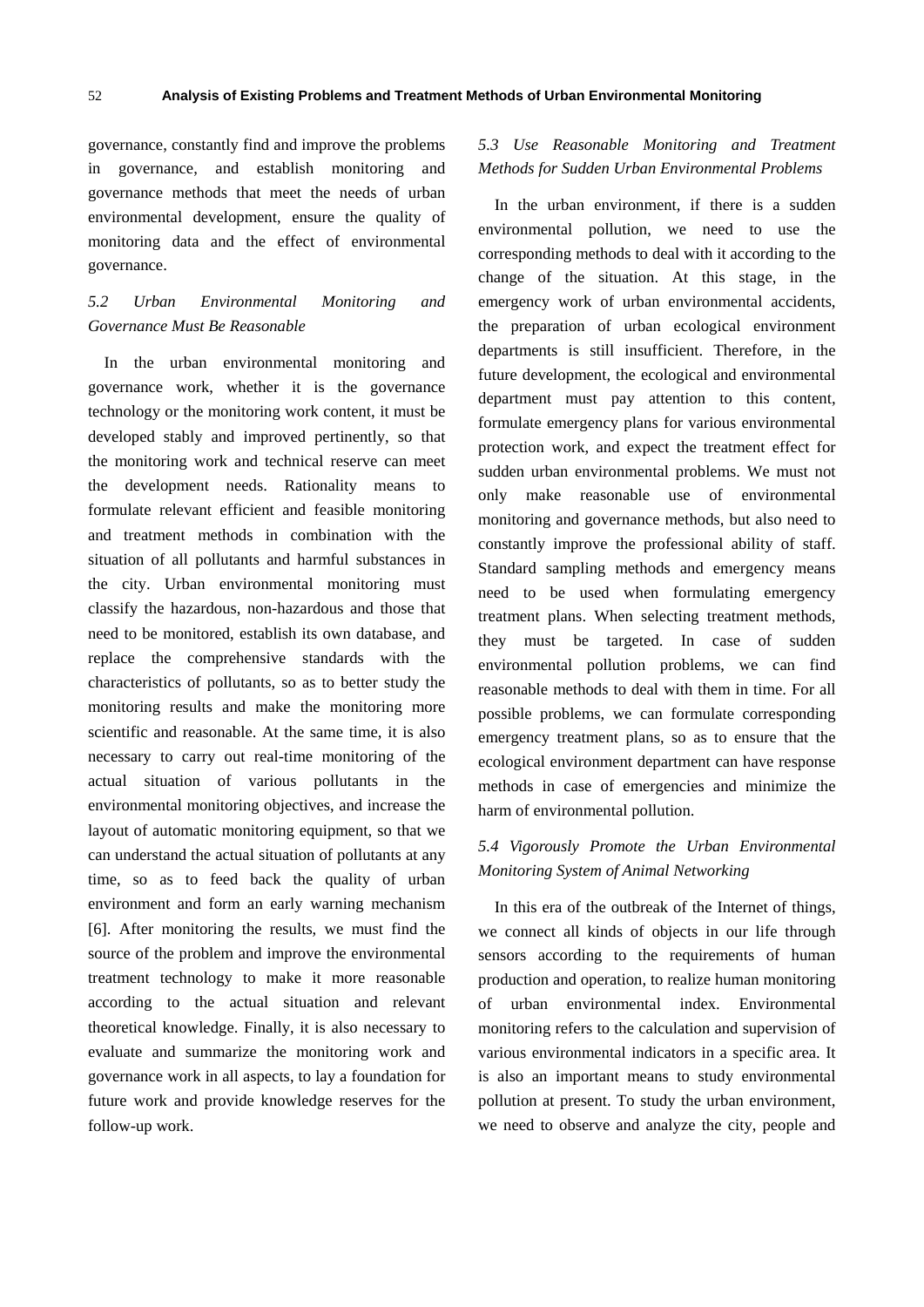environment as a whole, and apply the Internet of things, big data and cloud computing technology to improve the level of environmental management. In addition to the environmental perception data collection function, that is, the perception of environmental elements becomes more convenient, while accelerating the collection and transmission of information, enriching the methods of data storage and data analysis, it can also cover a wider range, and create a unified common management data platform for comprehensive analysis in combination with other big data such as economy, production, life and business, bring more perfect decision support to environmental management. The improvement and promotion of Internet of things technology will escort the historic cause of environmental monitoring. The scientific application of Internet of things technology can monitor a variety of environmental attribute parameters that have an impact on human beings and the environment. After analyzing and summarizing the environmental pollution, according to the regional specificity, the monitoring points are arranged at the necessary positions, and a variety of sensors are installed according to the actual production needs, such as temperature and humidity, CO concentration, SO2, etc.. Then the data information collected by the monitoring points is submitted to the environmental monitoring and Analysis Center. These data are finally reflected to people in different forms according to people actual production needs. To sum up, the combination of environmental monitoring system and Internet of things technology is so urgent.

The design of urban environment monitoring system based on Internet of things combines sensor technology, ZigBee technology and 4G technology to monitor the urban environment. Firstly, the hardware part of urban environmental monitoring is built, and a variety of sensors are used to perceive the environmental data. After the establishment of ZigBee wireless sensor network, the environmental data collected by the sensors can be transmitted to the coordinator node. After the data are converted by the gateway, it can be transmitted to the computer and mobile phone interface in 4G network communication. Finally, you can view the real-time data of urban environmental monitoring at any time.

#### *5.5 Strengthen the Establishment of Urban Emergency Monitoring System*

5.5.1 Improve the Accuracy of Data Collection and Processing

During the construction of urban environmental emergency monitoring system, the accuracy of data collection and processing should be improved, and the level of software and hardware should be improved. At this time, fast protocol needs to be used to realize compression, transmission and processing. The main function of this protocol is to process, store and transmit the collected corresponding data and information, to effectively ensure the accuracy, stability and effectiveness of environmental monitoring data. This way can effectively process the data information, provide visual data processing results for relevant departments, improve the efficiency of data transmission, improve the accuracy of information, and effectively provide the basis for the implementation of environmental monitoring system.

5.5.2 Promote the Application of Wireless Environmental Monitoring

Wireless environmental monitoring can fundamentally solve the problem of data transmission and communication. SMS and GPRS (General Packet Radio Service) technology need to be widely used in the development of wireless environmental monitoring technology. This can realize the long-distance transmission of environmental monitoring data and information, to realize the analysis and detection of pollution sources, to provide real-time and effective data for environmental monitoring, ensure that the environmental monitoring work is timelier and ensure the smooth development of environmental monitoring work.